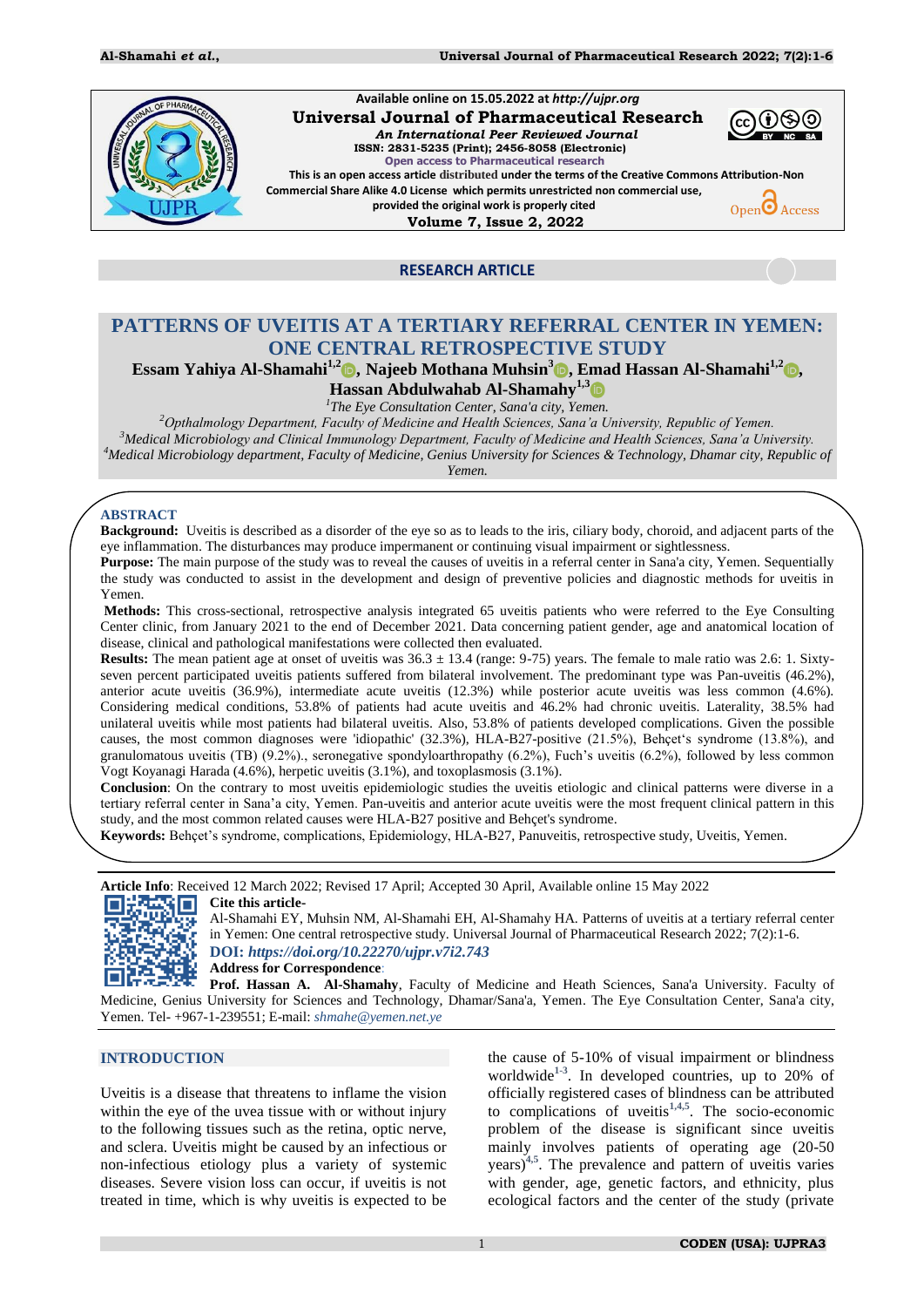clinics or university centers). There are no reports regarding uveitis patterns in Yemen, although there are other recent studies on eye problems and eye diseases in Yemen**[6](#page-4-0)[-13](#page-4-1)**. This is the first study to well define the uveitis etiology and epidemiology in Sana'a, Yemen. Knowing the clinical and demographic patterns of uveitis in different geographical areas will avoid unnecessary, wasteful of valuable and limited resources.

There are many clinical types of uveitis dependent on the site of infection, extent of association, inflammation pathological pattern, and etiologies. Various causative agents that cause uveitis have been recognized. Internal causes, together infectious and non-infectious, are very widespread. Infectious causes include fungal, bacterial, parasitic, viral, and other infections. Infectious and autoimmune-mediated uveitis causes may differ in different populations<sup>[14](#page-4-2)</sup>. Widespread types of autoimmune uveitis include Behçet's disease, Vogt-Koyanagi Harada (VKH) syndrome and sarcoidosis. Infectious causes may contrast mostly depending on environmental factors. VKH is prevalent among pigmented races for instance African Americans, Orientals, Africans, Hispanics and Middle Easterners. The VKH prevalence is estimated to be high among the Saudi population. Behçet's disease is particularly widespread in Mediterranean countries and Far Eastern countries, and is more common between 30° and 40°N latitudes in European populations and Asian populations**[1,](#page-3-0)[3,](#page-3-1)[15](#page-4-3)**. It is known that the disease is more prevalent in Turkey and Japan. In Saudi Arabia, a large number of patients suffer from Behçet's disease, as well as ocular toxoplasmosis and tuberculosis had uveitis. While the rate of these diseases decrease in Western European countries. The prevalence of tuberculous uveitis has decreased over the past two decades in the United States with one report describing a prevalence of tuberculous uveitis of 0.2% in a group of 445 patients in a Southern California clinic**[16](#page-4-4)**. In a report from UK that integrated 368 patients, tuberculous uveitis was not identified**[1,](#page-3-0)[17](#page-4-5)** . Histoplasmosis and Toxocariasis are estimated to be less common as a result of the very low humidity in this part of Asia including Yemen as well as the scarcity of indoor pets. Chavis *et al.*, obtained a comprehensive picture of the Middle East in 1992<sup>[18](#page-4-6)</sup>. The authors studied in this report, 282 uveitis cases and identification of widespread causes of uveitis. These causes were Behçet's disease, Vogt-Koyanagi Harada syndrome, idiopathic vasculitis, panuveitis, idiopathic intermediate and toxoplasmosis. This report also illustrated a comparatively high incidence of ocular tuberculosis compared to the Western countries<sup>[18](#page-4-6)</sup>. Sequentially the study was conducted to assist in the development and design of preventive policies and diagnostic methods for uveitis in Yemen.

# **SUBJECTS AND METHODS**

This cross-sectional, retrospective analysis integrated 65 uveitis patients who were referred to the Eye Consulting Center clinic, from January 2021 to the end of December 2021. Data regarding patient age, sex, and anatomical location of disease, pathological and clinical manifestations were collected then evaluated. After careful history taking, patients assumed of having uveitis received comprehensive eye inspections, considerable physical assessments, and laboratory tests for autoimmune markers, genetic markers as HLA-B27, infectious, inflammatory, or systemic etiology.

Based on defined standard criteria, the systemic diseases were diagnosis. The subsequent laboratory tests designed to examine the eye, associations of systemic symptoms and most potential differences were performed: complete blood picture and count, erythrocyte sedimentation rate (ESR), C-reactive protein level, venereal disease research laboratory test (VDRL), urinalysis, ELISA antibodies IgM for cytomegalovirus uveitis and herpes, chest x-ray (CXR) or high-resolution computerized tomography (CT) scan of the chest for TB and sarcoidosis. Also for TB sputum smear, culture, and tuberculin skin were done. For autoimmune diseases and genetic disorder antineutrophil cytoplasmic antibody testing, antinuclear antibody testing, angiotensin-converting enzyme level, and human leukocyte antigen (HLA) typing were done. In Behçet's disease, it is known that there is no specific pathological test or technique existing to diagnose the disease, even though the criteria of the international study group for the disease are very sensitive and specific, and include clinical criteria and the pathergy  $\text{test}^{19}$  $\text{test}^{19}$  $\text{test}^{19}$ .

It is known that Behçet's disease has a high degree of similarity with diseases that cause muco-cutaneous lesions such as herpes simplex labialis, and consequently the diagnosis was made by maintaining clinical suspicion until all ordinary causes of oral lesions were excluded from the differential diagnosis. The diagnosis of infectious uveitis was based on typical clinical findings (for most cases of cytomegalovirus (CMV) retinitis, toxoplasmosis and herpes simplex virus [HSV] uveitis). Seroconfirmation of these infections was also done by, in addition to toxoplasmosis, and leishmaniasis using ELISA. In conditions where the etiology cannot be determined through the above stated actions, the disorder is considered idiopathic, and incomplete features and uveitis due to trauma or surgery were excluded.

**Uveitis classification**: Based on the criteria of the Uveitis Nomenclature Working Group, the anatomic site was classified into four groups:

- 1. Anterior (the anterior chamber is the primary site of inflammation).
- 2. Intermediate (the major site of inflammation is the vitreous cavity).
- 3. Posterior uveitis (intraocular inflammation primarily involving the retina and/or choroid).
- 4. Panuveitis (diffuse inflammation without a predominant site of involvement)<sup>[20](#page-4-8)</sup>.

**Ethics considerations**: Following a commitment to the principles of the Declaration of Helsinki. This study was approved by the Ethics Committee of Sana'a University.

**Statistical analysis:** Using the statistical software Epi Info version 6 (CDC, Atlanta, USA) data analysis was performed. The quantitative data were expressed as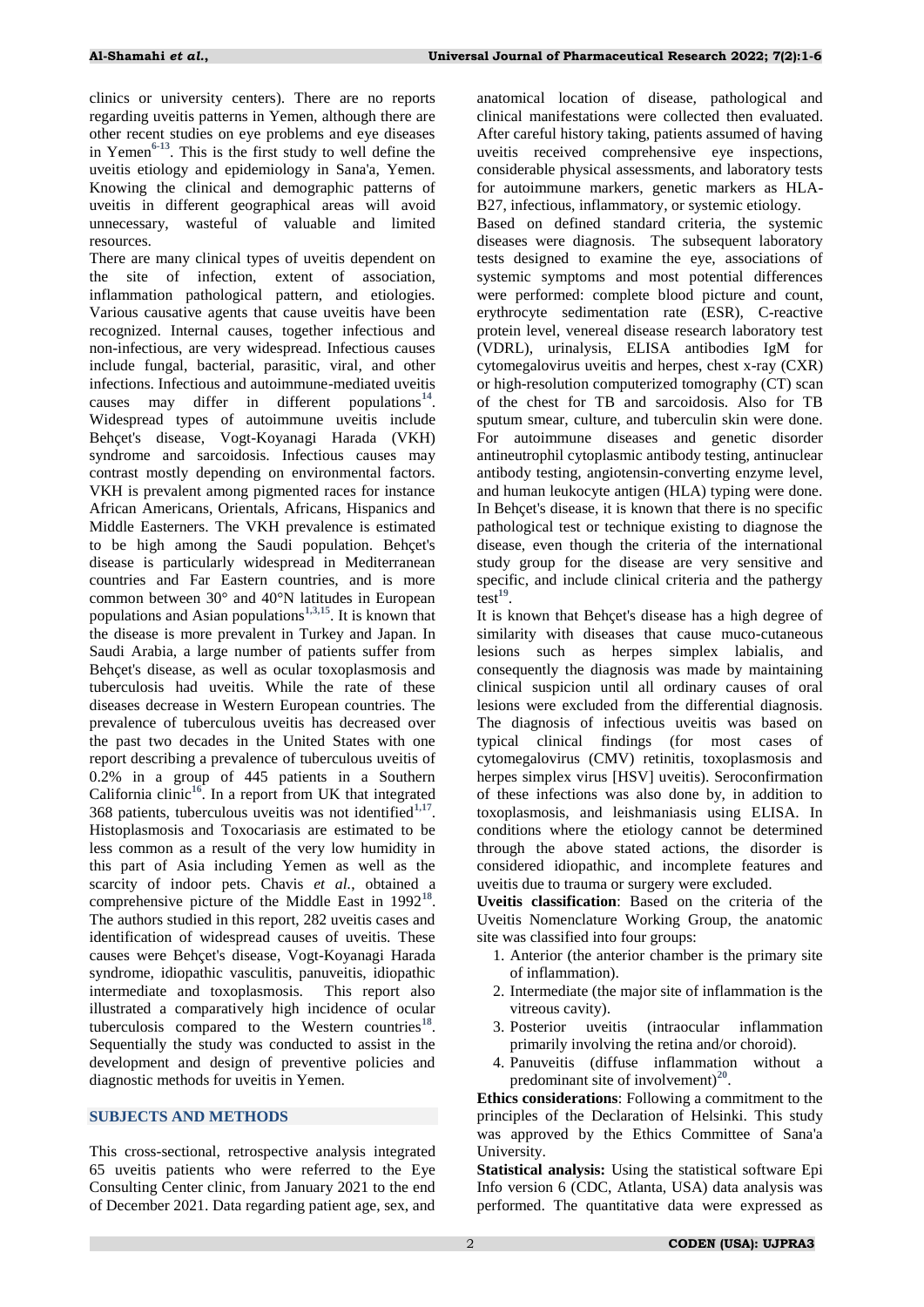mean values, standard deviation (SD), when the data were normally distributed. Qualitative data were also expressed as percentages.

#### **RESULTS**

The results of the study are illustrated in Table 1 to Table 4. Mean patient age at the onset of uveitis was 36.3±13.4 (range: 9-75) years. The ratio of females to males was 2.6: 1. Sixty-seven percent had bilateral involvement.

**Table 1: Sex and age distribution of uveitis patients.**

| bauents.          |                |  |  |  |
|-------------------|----------------|--|--|--|
| <b>Characters</b> | Number $(\% )$ |  |  |  |
| Sex               |                |  |  |  |
| Male              | 18(27.7)       |  |  |  |
| Female            | 47(72.3)       |  |  |  |
| Age groups        |                |  |  |  |
| $\leq$ 20 years   | 5(7.7)         |  |  |  |
| $21-30$ years     | 21(32.3)       |  |  |  |
| 31-40 years       | 18(27.7)       |  |  |  |
| 41-50 years       | 13(20)         |  |  |  |
| $\geq 51$ years   | 8(12.3)        |  |  |  |
| <b>Total</b>      | 65(100)        |  |  |  |
| Mean age          | $36.3$ years   |  |  |  |
| SD                | 13.4 years     |  |  |  |
| Median            | 34 years       |  |  |  |
| Mode              | 50 years       |  |  |  |
| Min               | 9 years        |  |  |  |
| Max               | 75 years       |  |  |  |

The predominant type was Pan-uveitis (46.2%), anterior acute uveitis (36.9%), intermediate acute uveitis (12.3%) while posterior acute uveitis was less common (4.6%). Considering medical conditions, 53.8% of the patients were suffering from acute uveitis and 46.2% with chronic uveitis.

**Table 2: Distribution of different type of uveitis, medical conditions and laterality of infected eye.**

| Type of uveitis            | Number $(\% )$ |  |  |
|----------------------------|----------------|--|--|
| Anterior acute uveitis     | 24(36.9)       |  |  |
| Intermediate acute uveitis | 8(12.3)        |  |  |
| Posterior acute uveitis    | 3(4.6)         |  |  |
| Panuveitis                 | 30(46.2)       |  |  |
| Total                      | 65(100)        |  |  |
| <b>Medical conditions</b>  |                |  |  |
| Acute uveitis              | 35(53.8)       |  |  |
| Chronic uveitis            | 30(46.2)       |  |  |
| Lateralitv                 |                |  |  |
| Unilateral                 | 25(38.5)       |  |  |
| <b>Bilateral</b>           | 40(61.5)       |  |  |
|                            |                |  |  |

Laterality, 38.5% had unilateral while most o the patients had bilateral uveitis. Also 53.8% of the patients developed complications. Considering possible causes, the most common diagnoses were "idiopathic" (32.3%), HLA-B27 positive (21.5%), Behçet's syndrome (13.8%), Granulomatous uveitis (TB) (9.2%), Seronegative spondyloarthropathy (6.2%), Fuchs" uveitis (6.2%), followed by less common as Vogt-Koyanagi-Harada (4.6%), Herpetic uveitis (3.1%), and Toxoplasmosis (3.1%).

#### **DISCUSSION**

In the present study, the mean of patient ages at onset of uveitis was  $36.3 \pm 13.4$  (range: 9-75) years, females were 2.6 times more expected to have uveitis than males, and panuveitis was the majority common type of uveitis (46.2%). These results confirmed that uveitis may involve people of different ages but that young adults are further commonly affected by uveitis, which imposing a massive economic influence on persons plus society. The mean age and sex ratio of uveitis patients in the current study is in harmony with other studies in which most young adults and females are more expected to be affected**[1,](#page-3-0)[2,](#page-3-4)[21-](#page-4-9)[29](#page-4-10)**. The most common type of uveitis in the current study was panuveitis (46.2%), conclusion panuveitis as the majority common type of uveitis is reliable with the results of studies by Hosseini *et al*., Islam and Tabbara, Merrille, Gregoire, and Al Dhahri**[1,](#page-3-0)[2,](#page-3-4)[30](#page-4-11)[-32](#page-4-12)**. However, the majority of studies discovered that anterior uveitis is the most prevalent uveitis,**[25,](#page-4-13)[33-](#page-4-14)[37](#page-4-15)** while Wakabayashi**[38](#page-4-16)** and Al-Shakarchi**[39](#page-4-17)** accounted posterior uveitis as the predominant type.

|               | Table 3: Diagnostic etiologies of uveitis among |  |  |  |
|---------------|-------------------------------------------------|--|--|--|
| notiont group |                                                 |  |  |  |

|                            | paucnt group.  |  |  |
|----------------------------|----------------|--|--|
| <b>Uveitis entity</b>      | Number $(\% )$ |  |  |
| Idiopathic                 | 21(32.3)       |  |  |
| Behçet syndrome            | 9(13.8)        |  |  |
| Seronegative               | 4(6.2)         |  |  |
| spondyloarthropathy        |                |  |  |
| HLA-B27 positive           | 14(21.5)       |  |  |
| Fuchs uveitis              | 4(6.2)         |  |  |
| Granulomatous uveitis (TB) | 6(9.2)         |  |  |
| Vogt-Koyanagi-Harada       | 3(4.6)         |  |  |
| (VKH)                      |                |  |  |
| Herpetic uveitis           | 2(3.1)         |  |  |
| Toxoplasmosis              | 2(3.1)         |  |  |
| Total                      | 65(100)        |  |  |

Many of the current research, including this research, has a high rate of undiagnosed cases (idiopathic= 32.3%), despite the developments in different diagnostic methods globally, which must reduce the number of cases of unknown cause (idiopathic). Therefore, a patient history, review of systems, and a careful physical examination are useful in choice and minimizing diagnostic tests for this group. Regardless of international efforts to standardize the international given name system for uveitis and its diagnostic tests, ophthalmologists have not up till now come to a consensus on this issue.

**Table 4: Ocular complications in uveitis patient.**

| <b>Ocular complications</b> | Number $(\% )$ |
|-----------------------------|----------------|
| Cataract formation          | 27(41.5)       |
| Cataract formation +        | 8(12.3)        |
| secondary glaucoma          |                |
| Total complication          | 35(53.8)       |
| No complication             | 30(46.2)       |
| Total                       | 65 (100)       |

For example, there were significant contradictions concerning the diagnostic tests using in a recent study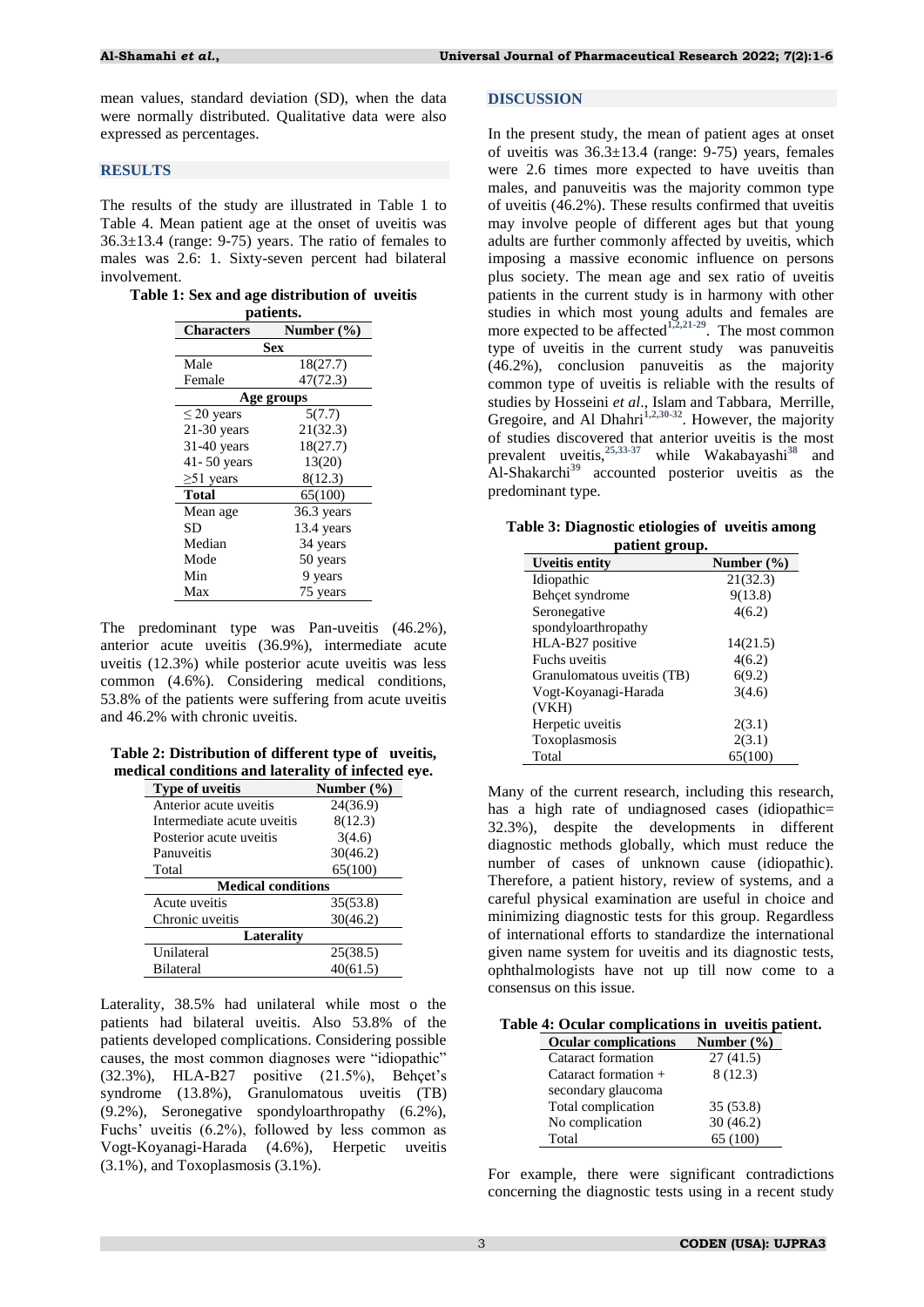by uveitis professionals, underscoring the requirement for evidence-based guidelines**[40](#page-4-18)**. In the present study, there were 9 different causes of uveitis. The most common was idiopathic cases (32.3%), followed by HLA-B27-positive (21.5%), Behçet's syndrome (13.8%), and Granulomatous uveitis (TB) (9.2%). Behçet's disease (13.8%) was the most common systemic disease. In a study performed by Soheilian *et*   $al.$ <sup>[21](#page-4-9)</sup> in Iran, 45.5% of uveitis cases were idiopathic, with Behçet's disease, Fuchs uveitis, Eale"s disease and Toxocariasis being the most prevalent causes of uveitis<sup>[26](#page-4-19)</sup>.An Iranian study by Hosseini *et al.*,<sup>1</sup> the most common diagnoses were 'idiopathic' in anterior and intermediate uveitis, toxoplasmosis in the posterior uveitis group, and Behçet's and Vogt Koyanagi Harada's diseases in panuveitis. Also, obtained results are similar to that done by Kianersi in Iran which indicated that 35.5% of uveitis cases were idiopathic, and Behçet's disease and Fuchs' uveitis were the main known causes**[41](#page-4-20)**. In a study by Khairallah *et al.*, in France, Behçet's syndrome, toxoplasmosis and VKH were the most common causes of posterior uveitis and panuveitis**[42](#page-4-21)**. Behçet's disease was reported to be the main known cause of uveitis in a Turkish study by Sengun *et al.*,<sup>[35](#page-4-22)</sup> in which 28.3% of patients developed idiopathic uveitis. In the current study, HLA-B27 positive ankylosing spondylitis was elevated (21.5%), and this result is similar to that reported by Cimeno's<sup>[36](#page-4-23)</sup> and Guney"s**[43](#page-4-24)** studies in which HLA B27-associated uveitis was a major cause of anterior uveitis**[43](#page-4-24)**. Anterior uveitis, is the second type in current study in compare to previous studies in which anterior uveitis is the most common type of uveitis**[26,](#page-4-19)[30](#page-4-11)[-32](#page-4-12)** and is usually treated by ophthalmologists in the clinic and most cases are not referred to tertiary center. This type of uveitis can happen again or expand to more posterior parts of the eye, warranting referral. Consequently, these cases have a lower prevalence in studies conducted in centers of higher education.

In the present study, toxoplasmosis cases constituted a small portion of cases (3.1%) compared to tuberculosis (9.2%), which was more prevalent and this reflects the high prevalence of this infection in Yemen<sup>[44,](#page-4-25)[45](#page-5-0)</sup>. These differences may be due to genuine differences in their epidemiology or, since most toxoplasmosis cases are certainly diagnosed by eye examination and initiation of treatment, patients are less likely to be referred to tertiary referral centers. Despite the high prevalence of infectious and non-infectious causes of uveitis in Yemen such as brucellosis**[46](#page-5-1)[-49](#page-5-2)**, leptospirosis**[50](#page-5-3)**, kalaazar**[51](#page-5-4)**, cytomegalovirus**[52,](#page-5-5)[53](#page-5-6)**, celiac disease**[54,](#page-5-7)[55](#page-5-8)** . There were no cases diagnosed with the previously mentioned infectious and autoimmune disorders. This may be because appropriate laboratory tests normally used to diagnose certain underlying diseases, including rheumatic tests (such as antinuclear antibody and

rheumatoid factor) and serology for infectious diseases such as syphilis, toxoplasmosis, brucellosis and leptospirosis were not used by clinicians and together with some of the cases in the current study. Based on the results of the present study and further epidemiological studies of uveitis, a specific screening for uveitis should be designed based on a exhaustive

history and comprehensive eye examination. Paraclinical tests should be limited to the most likely differential diagnoses provided by careful examination.

# **CONCLUSION**

In conclusion, ocular imaging can be of value in reduction differential diagnoses, particularly in posterior intervention. The major limits of this study are the retrospective design and hospital construction for the study, where it cannot express the status of the disease among the entire population. The study duration was short. Some diagnoses may change during follow-up, and some cases of idiopathic uveitis may get a specific diagnosis. Finally, in contrast to most epidemiological studies of uveitis, clinical phenotypes of uveitis differ in the clinic of the Eye Consultation Center and Referral Center tertiary in Sana'a, Yemen, where panuveitis was the most common clinical phenotype in this study. The most common systemic disease was Behçet's disease. More future studies are required.

#### **CONFLICT OF INTEREST**

There is no conflict of interest associated with this study.

#### **AUTHOR'S CONTRIBUTION**

The first author, Essam Yahiya Al-Shamahi, is the ophthalmologist who performed all the clinical examinations and follow up the cases, and the second, third, and fourth authors were analyzed the data, wrote, reviewed and edited the paper under the supervision of the first author.

## **ACKNOWLEDGEMENTS**

The authors also would like to acknowledge the National Center of Public Health Laboratories (NCPHL) Sana'a, Yemen for support.

#### **REFERENCES**

- <span id="page-3-0"></span>1. Hosseini SM, Shoeibi N, Ebrahimi R, Ghasemi M. Patterns of Uveitis at a tertiary referral center in northeastern Iran. J Ophthalmic Vis Res 2018; 13(2):138-143. *[https://doi.org/10.4103/jovr.jovr\\_67\\_17](https://doi.org/10.4103/jovr.jovr_67_17)*
- <span id="page-3-4"></span>2. Monowarul Islam MS, Tabbara KF. Causes of uveitis at the eye center in Saudi Arabia: A retrospective review. Ophth Epidemiol 2002; 9 (4):239–249. *<https://doi.org/10.1076/opep.9.4.239.1507>*
- <span id="page-3-1"></span>3. Miserocchi E, Fogliato G, Modorati G, Bandello F. Review on the worldwide epidemiology of uveitis. Eur J Ophthalmol 2013; 23:705-717. *<https://doi.org/10.5301/ejo.5000278>*
- <span id="page-3-2"></span>4. Chen S-C, Chuang C-T, Chu M-Y, Sheu S-J. Patterns and etiologies of uveitis at a tertiary referral center in Taiwan. Ocul Immunol Inflamm 2017; 25(sup1):S31-S38. *<https://doi.org/10.1080/09273948.2016.1189577>*
- <span id="page-3-3"></span>5. Yalçındağ FN, Özdal PC, Özyazgan Y, Batıoğlu F, Tugal-Tutkun I. Demographic and clinical characteristics of uveitis in Turkey: The first national registry report. Ocul Immunol Inflamm 2016:1-10. *<https://doi.org/10.1080/09273948.2016.1196714>*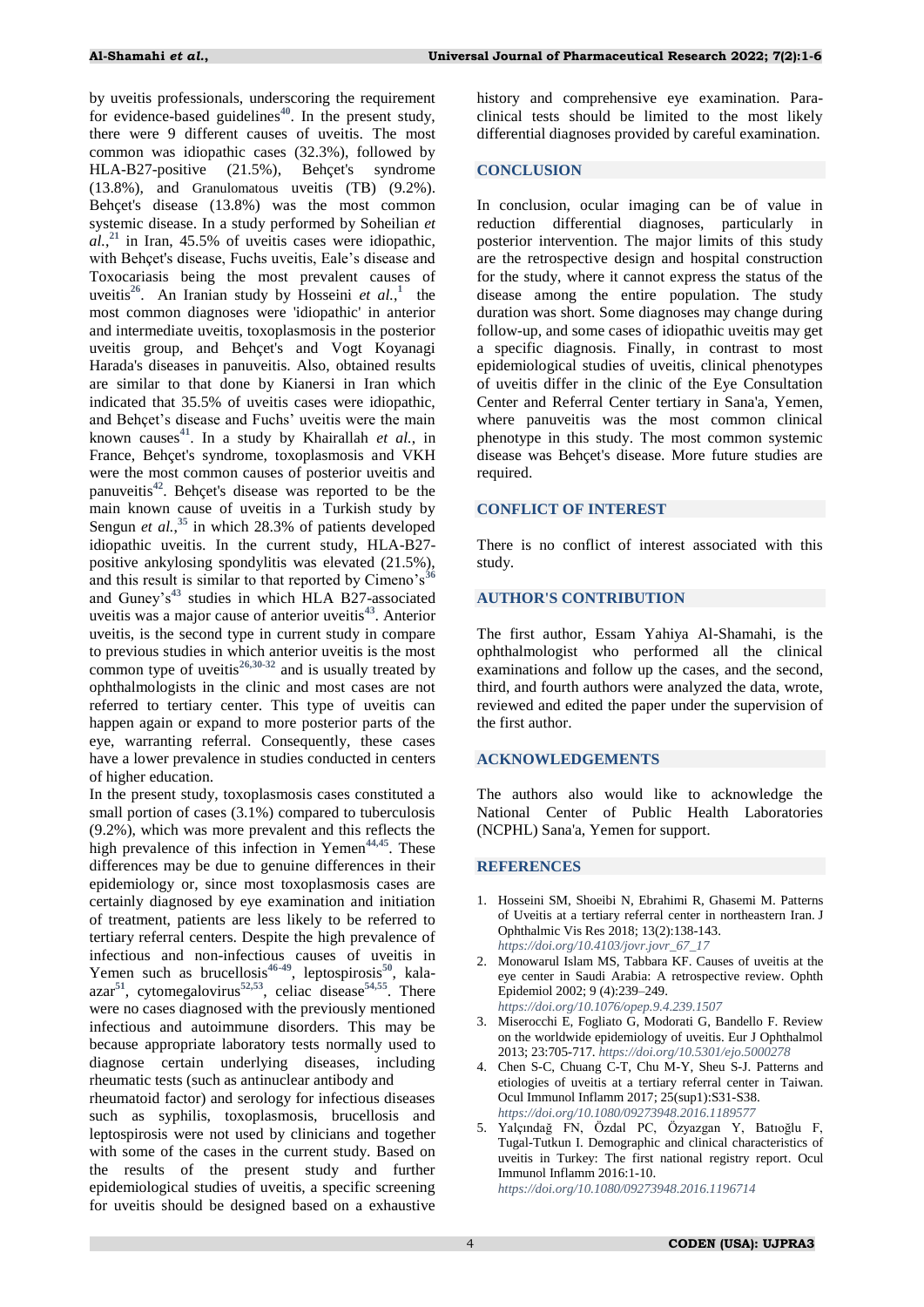- <span id="page-4-0"></span>6. Al-Eryani SA, Alshamahi EYA, Al-Shamahy HA, Alfalahi GHA, Al-Rafiq AA. Bacterial conjunctivitis of adults: causes and ophthalmic antibiotic resistance patterns for the common bacterial isolates. Universal J Pharm Res 2021; 6(1):25-28. *<https://doi.org/10.22270/ujpr.v6i1.535>*
- 7. Alshamahi EYA, Al Shamahy HA, Al Nahary AA, *et al*. Epidemiology and aetiological diagnosis of corneal ulceration in Sana"a City, Yemen. W J Opthalmol Vision Res 2019; 2(5):1-6.
	- *<https://doi.org/10.33552/WJOVR.2019.02.000550>*
- 8. Alshamahi EYA, Al-Eryani SA, Al-Shamahy HA, *et al*. Prevalence and risk factors for Trachoma among primary school children in Sana"a city, Yemen. Universal J Pharm Res 2021; 6(4):19-25.
	- *<https://doi.org/10.22270/ujpr.v6i4.636>*
- 9. Alshamahi EYA, Al-Shamahy HA, Musawa YA. Bacterial causes and antimicrobial sensitivity pattern of external ocular infections in selected ophthalmology clinics in Sana'a city. Universal J Pharm Res 2020; 5(3):12-16. *<https://doi.org/10.22270/ujpr.v5i3.329>*
- 10. Alshamahi EYA, AlShami HZA, Al-Shamahy HA. Prevalence of *Staphylococcus aureus* in external ocular infection and the occurrence of MRSA in isolates, Rabat Clin Ophthalmol J 2020; 2(1):1010.
- 11. Alshamahi EYA. Comparison between limbal and combined limbal and pars plana approaches using vitrectomy to remove congenital cataracts with primary intraocular lens implantation in Yemen. Clin Surg 2021; 4(8): 1-7.
- 12. Alshamahi EYA, IshaK AA, Aljayfey NH, Al-Shamahy HA. Prevalence and risk factors for trachoma among primary school children in Bajjil District, Al Hudaydah, Western Yemen. Clin Ophthalmol J 2020;1(3):1014.
- <span id="page-4-1"></span>13. Al-Arosi SAH, Al-shamahi EY, Al-Kholani AIM, *et al*. Neonatal bacterial conjunctivitis in tertiary hospitals in Sana'a city, Yemen. Universal J Pharm Res 2021; 6(6):36-42. *<https://doi.org/10.22270/ujpr.v6i6.697>*
- <span id="page-4-2"></span>14. Anglade E, Whitcup SM. The Diagnosis and Management of Uveitis. Drugs 1995; 49, 213–223. *<https://doi.org/10.2165/00003495-199549020-00006>*
- <span id="page-4-3"></span>15. Chang JH, Wakefield D. Uveitis: A global perspective. Ocul Immunol Inflamm 2002; 10:263-279. *<https://doi.org/10.1076/ocii.10.4.263.15592>*
- <span id="page-4-4"></span>16. Henderly DE, Genstler AJ, Smith RE, Rao NA. Changing patterns of uveitis. Am J Ophthalmol.1987; 103:131–136. *[https://doi.org/10.1016/s0002-9394\(14\)74217-5](https://doi.org/10.1016/s0002-9394(14)74217-5)*
- <span id="page-4-5"></span>17. James DG, Freidmann AI, Graham E. Uveitis: a series of 368 patients. Trans Ophthalmol Soc UK. 1976; 96:108–112. PMID: 1087766.
- <span id="page-4-6"></span>18. Chavis PS, Wafai MZ, Al-Amro A, Tabbara KF. Uveitis in the Middle East. In: Dernouchamps JP, Verougstraete C, Caspers-Velu L, Tassignon MJ, editors. Recent advances in uveitis. Amsterdam: Kugler Publications, 1993; 149–156. *<https://doi.org/10.5152/etd.2015.8488>*
- <span id="page-4-7"></span>19. International Study Group for Behçet's Disease. Criteria for diagnosis of Behçet's disease. Lancet 1990; 335 (8697): 1078–80. *[https://doi.org/10.1016/0140-6736\(90\)92643-V](https://doi.org/10.1016/0140-6736(90)92643-V)*
- <span id="page-4-8"></span>20. Bloch-Michel E, Nussenblatt RB. International Uveitis Study Group recommendations for the evaluation of intraocular inflammatory disease. Am J Ophthalmol. 1987; 103:234– 235.
- <span id="page-4-9"></span>21. Soheylian M, Heydari K, Khosravi-Jafari M. Epidemiology and referral pattern of uveitis in a tertiary eye care center in Tehran. Bina J Ophthalmol 2002; 7:81-90. *<https://doi.org/10.1080/092739490500174>*
- 22. Khairallah M, Yahia SB, Ladjimi A, *et al*. Pattern of uveitis in a referral centre in Tunisia, North Africa. Eye 2007; 21:33. *<https://doi.org/10.1038/sj.eye.6702111>*
- 23. Torun N PA, Liekfeld H, Baatz C. Epidemiology and referral pattern in a tertiary eye care center. Ophthalmol Int Med 1999; 33:28-30.
- 24. Michelokis MECM, Karavella P, Theodossiadis G, *et al*. Clinical patterns of uveitis in a Greek tertiary Eye care center. Greek Ann Ophthalmol 1998; 1:43-55.
- <span id="page-4-13"></span>25. Singh R, Gupta V, Gupta A. Pattern of uveitis in a referral eye clinic in north India. Indian J Ophthalmol 2004; 52:121-125. PMID: 15283216
- <span id="page-4-19"></span>26. Soheilian M, Heidari K, Yazdani S, *et al*. Patterns of uveitis in a tertiary eye care center in Iran. Ocul Immunol Inflamm 2004; 12:297-310.

*<https://doi.org/10.1080/092739490500174>*

- 27. Päivönsalo-Hietanen T, Vaahtoranta-Lehtonen H, Tuominen J, Saari K. Uveitis survey at the University Eye Clinic in Turku. Acta Ophthalmol 1994; 72:505-512. *<https://doi.org/10.1111/j.1755-3768.1994.tb02805.x>*
- 28. Kazokoglu H, Onal S, Tugal-Tutkun I, *et al*. Demographic and clinical features of uveitis in tertiary centers in Turkey. Ophthalmic Epidemiol 2008; 15:285-293. *<https://doi.org/10.1080/09286580802262821>*
- <span id="page-4-10"></span>29. Yang P, Zhang Z, Zhou H, *et al*. Clinical patterns and characteristics of uveitis in a tertiary center for uveitis in China. Curr Eye Res 2005; 30:943-948. *<https://doi.org/10.1080/02713680500263606>*
- <span id="page-4-11"></span>30. Grégoire MA, Kodjikian L, Varron L, *et al*. Characteristics of uveitis presenting for the first time in the elderly: Analysis of 91 patients in a tertiary center. Ocul Immunol Inflamm 2011; 19:219-226.

*<https://doi.org/10.3109/09273948.2011.580071>*

- 31. Merrill PT, Kim J, Cox TA, *et al*. Uveitis in the southeastern United States. Curr Eye Res 1997; 16:865-874. *<https://doi.org/10.1076/ceyr.16.9.865.5048>*
- <span id="page-4-12"></span>32. Al Dhahri H, Al Rubaie K, Hemachandran S, *et al*. Patterns of uveitis in a university-based tertiary referral center in Riyadh, Saudi Arabia. Ocul Immunol Inflamm 2015; 23:311-319. *<https://doi.org/10.3109/09273948.2014.939197>*
- <span id="page-4-14"></span>33. Kianersi F, Mohammadi Z, Ghanbari H, *et al*. Clinical patterns of uveitis in an Iranian tertiary eye-care center. Ocul Immunol Inflamm 2015; 23:278-282. *<https://doi.org/10.3109/09273948.2014.902474>*
- 34. Rahimi M, Mirmansouri G. Patterns of uveitis at a tertiary referral center in southern Iran. J Ophthalmic Vis Res 2014; 9:54. PMID: [24982733.](https://www.ncbi.nlm.nih.gov/pubmed/24982733)
- <span id="page-4-22"></span>35. Şengün A, Karadağ R, Karakurt A, *et al*. Causes of Uveitis in a referral hospital in Ankara, Turkey. Ocul Immunol Inflamm 2005; 13:45-50. *<https://doi.org/10.1080/09273940590909121>*
- <span id="page-4-23"></span>36. Cimino L, Aldigeri R, Salvarani C, *et al*. The causes of uveitis in a referral centre of Northern Italy. Int Ophthalmol 2010; 30:521-529.
- *<https://doi.org/10.1007/s10792-010-9359-y>* 37. Barisani-Asenbauer T, Maca SM, Mejdoubi L, *et al*. Uveitis-
- <span id="page-4-15"></span>a rare disease often associated with systemic diseases and infections- a systematic review of 2619 patients. Orphanet J Rare Dis 2012; 7:57. *<https://doi.org/10.1186/1750-1172-7-57>*
- <span id="page-4-16"></span>38. Wakabayashi T, Morimura Y, Miyamoto Y, Okada AA. Changing patterns of intraocular inflammatory disease in Japan. Ocul Immunol Inflamm 2003; 11:277-286. *<https://doi.org/10.1076/ocii.11.4.277.18260>*
- <span id="page-4-17"></span>39. Al-Shakarchi FI. Pattern of uveitis at a referral center in Iraq. Middle East Afr J Ophthalmol. 2014; 21(4):291-295. *<https://doi.org/10.4103/0974-9233.142263>*
- <span id="page-4-18"></span>40. Lee CS, Randhawa S, Lee AY, Lam DL, Van Gelder RN. Patterns of laboratory testing utilization among uveitis specialists. Am J Ophthalmol 2016; 170:161-167. *<https://doi.org/10.1016/j.ajo.2016.08.004>*
- <span id="page-4-20"></span>41. Kianersi F. Clinical Patterns of Uveitis in an Iranian Tertiary Eye Care Center. Bina J Ophthalmol 2005; 10:147-154.
- <span id="page-4-21"></span>42. Khairallah M BYS, Ladjimi A, Messaoud R, *et al*. Etiology of posterior uveitis and panuveitis at the Central University Hospital in Monastir. Bull Soc Belg Ophtalmol 2004; 292:37-41.
- <span id="page-4-24"></span>43. Guney E AB, Erdogan G, Unlu C, Akcali G, Bayramlar H. The etiological features of anterior uveitis in a Turkish population. Clin Ophthalmol 2012; 6:845-849. *<https://doi.org/10.2147/OPTH.S32271>*
- <span id="page-4-25"></span>44. Alqaisi NANS, AL-Mekhlafi AM, Al-Shamahy HA, *et al*. Toxoplasmosisin pregnant women in Yemen: the immune